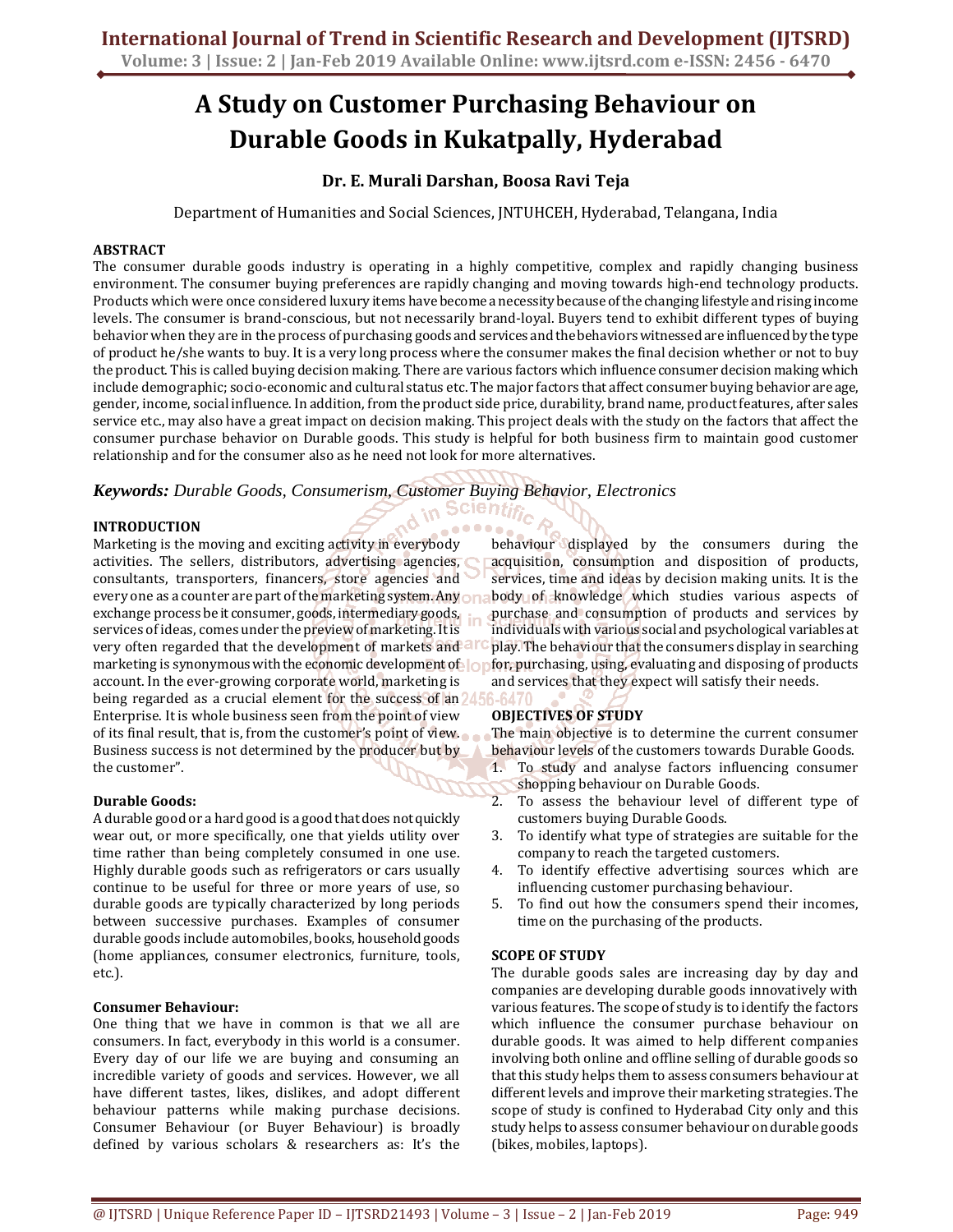#### International Journal of Trend in Scientific Research and Development (IJTSRD) @ www.ijtsrd.com eISSN: 2456-6470

#### **LITERATURE REVIEW**

The literature review is a significant step in each and every research process. Review of earlier studies discloses the works and studies done by individual researchers and institutions help to establish further the need for the study. The previous studies identified important gap that will be explored in this thesis. In this research special attention being given to the marketing strategies adopted by the manufacture for effective reach is also done. The various studies related to consumer behaviour, rural market and urban market have been conducted by different social scientists at micro as well as macro level in India and abroad. The present study was covered the Consumer Behaviour towards consumer durable goods. But no study was made in purchase Behaviour towards consumer durable goods.

**James U. Mcneal, Chyon-Yeh (2016)** have searched that examining ―Tolerance for Unethical Consumer Behaviour Provides a Key Insight to how People Behave as Consumers Worldwide‖. In this study, consumer reactions to unethical consumer behaviour scenarios are investigated using sample data from Austria, Brunei, France, Hong Kong, the UK, and the USA. Nationality is found to be a significant predictor of how consumers view various questionable behaviours. Gender is not a significant predictor, while age and religious affiliation are found to be significant predictors of consumer ethical perceptions.

**Krishna Mohan Y. and Naidu, (2015)** have identified  $-An$ Evaluation of Consumer Awareness in Rural Markets‖. This paper deals with the extent of awareness in rural markets of India. It presents the  $-$  Gold $\parallel$  available in this steadily growing market which has been going great guns since the **DATA ANALYSIS** 1980's and now bigger than the urban market for both  $\alpha$ FMCG's and durables, the former with 53 per cent share and<br>the latter with 50 per cent of tatel worked? the latter with 59 per cent of total market.

Sudarshan R. and Sridhar, (2013) have conducted<sup>2456-6</sup> ―Impact of Consumer Involvement of Buying Decision - A Conceptual Frame-Work. Consumer involvement refers to the intensity of interest with which consumers approach the market place. It is related to the consumers values and selfconcept which influence the degree of personal importance ascribed to a product or situation consumer involvement varies across different individuals, product, brands and situations.

**Alet C. Erasmus, Meriam M. (2012)** has focused on the ―The Paradox of Progress: Inexperienced Consumers Choice of Major Household Appliances]. The results supported the initial notion that limited consumer socialization may result in, and even necessitate inexperienced consumers reliance on surrogate indicators of quality, such as price, brand name and store image, as compensation for lack of appropriate product knowledge unfortunately the use of surrogate indicators of quality does not necessarily imply informed, responsible buyer behaviour.

#### **METHODOLOGY**

The study is based on the primary data collected through sample of 53 people. Questionnaires have been constructed to understand the factors that influence the consumer purchase behavior on durable goods. The data has been collected through online survey along with demographic details of employees. Secondary data has been gathered from various sources such as books, journals and online resources. The area of this study is consumer purchasing behaviour of Durable goods in Kukatpally, Hyderabad. The questionnaire was sent by email and Whatsapp contacts in the form of google forms. Completed questionnaire were sent back through email and responses were updated in Google forms. Follow-up enquiries were made to enhance timely responses. The data collected was analysed using tables, bar chart and pie chart. Simple arithmetical percentages were used as a measure of proportion of responses. Hyderabad is a place where we can get a lot of different people. Since Hyderabad is technically a developed a lot, these days a lot of people depend on e-commerce and e-commerce users have increased enormously, so the respondents residing in Kukatpally, Hyderabad were taken for the study. The Respondents were Students, Employee, Businessman.

#### **How do you make decision to buy Durable Goods? Table: 1 Decision to buy durable goods**

| <b>DECISION</b>               | <b>Frequency</b> | <b>Percent</b> |  |  |
|-------------------------------|------------------|----------------|--|--|
| <b>Asking Friends</b>         | 19               | 35.8           |  |  |
| Discussing with Family        | 18               | 34             |  |  |
| <b>Own Decision</b>           | 12               | 22.6           |  |  |
| <b>Through Advertisements</b> |                  | 7.5            |  |  |
| Total                         | 53               | 100            |  |  |

**Do you prefer to buy a product solely based on Brand Image?** 

#### **Table: 2 buy product solely on brand image**

| <b>Only Brand</b> | <b>Frequency</b> | <b>Percent</b> |
|-------------------|------------------|----------------|
| No                | 31               | 58.5           |
| Yes               | 22               | 41.5           |
| Total             | 53               | 100            |

**How do you decide on which shop to buy durable goods?** 

|  | Table: 3 Consumer satisfaction with the service department |  |  |
|--|------------------------------------------------------------|--|--|

l

|                                                          | Agree | <b>Disagree</b> | <b>Neutral</b> | <b>Strongly</b><br>Agree | Strongly<br><b>Disagree</b> | <b>Total</b> |
|----------------------------------------------------------|-------|-----------------|----------------|--------------------------|-----------------------------|--------------|
| I buy from a shop closest to me                          | 17    | 4               | 19             | 10                       |                             | 53           |
| I buy from a shop which offers low price                 | 28    | 2               | 10             | 11                       |                             | 53           |
| I mostly buy from a shop where am treated with respect   | 27    |                 | 13             | 13                       |                             | 53           |
| I buy from a shop where I spend less time in transaction | 24    |                 | 19             | 8                        |                             | 53           |
| I buy from a shop where transportation is easier         | 23    |                 | 16             | 11                       |                             | 53           |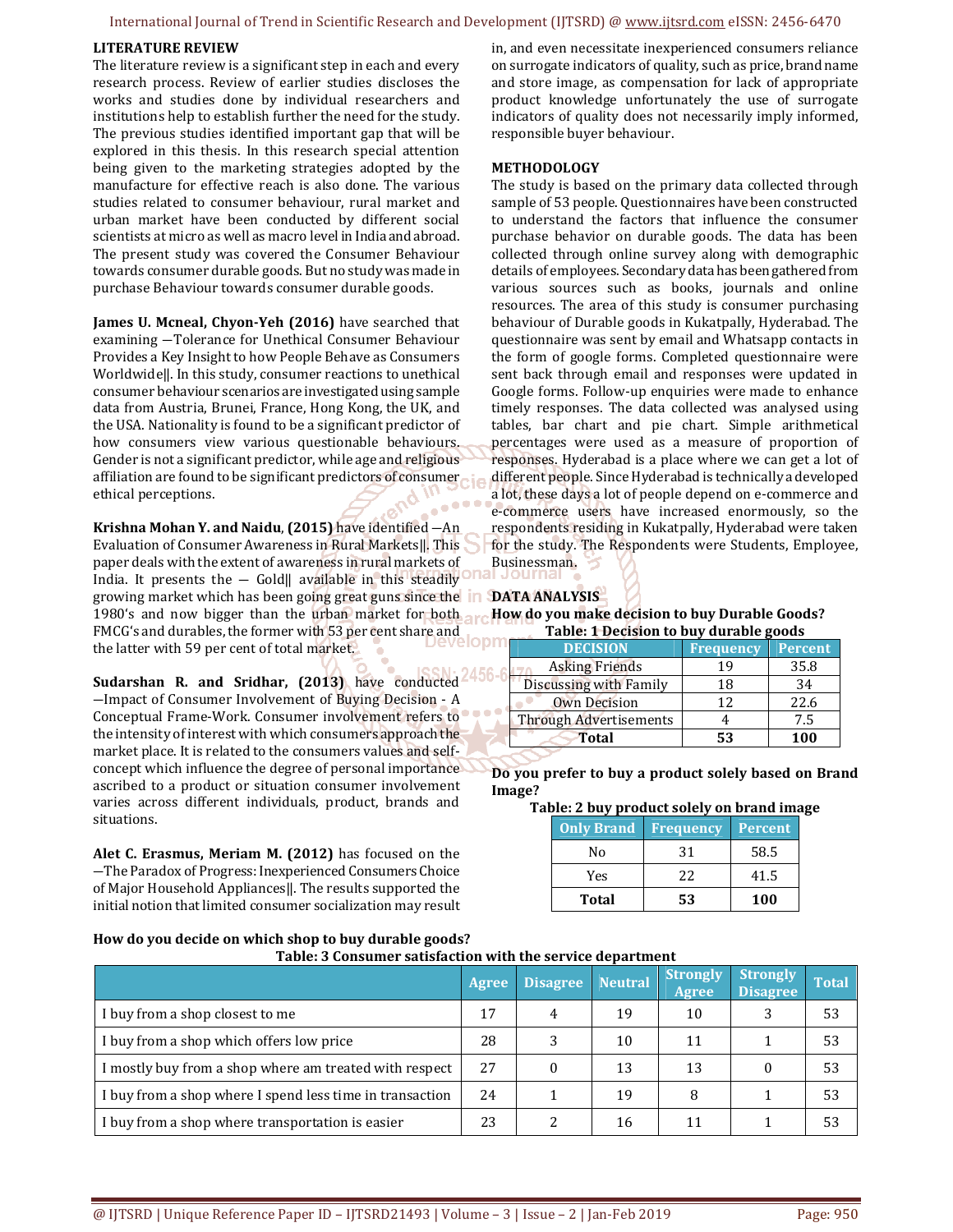# International Journal of Trend in Scientific Research and Development (IJTSRD) @ www.ijtsrd.com eISSN: 2456-6470

# **OCCUPATION**

| <b>Table: 4 Occupation</b> |                                 |            |  |  |
|----------------------------|---------------------------------|------------|--|--|
| <b>Occupation</b>          | <b>Number of</b><br>respondents | Percentage |  |  |
| Student                    | 39                              | 73.6%      |  |  |
| Government<br>Employee     | 3                               | 5.7%       |  |  |
| Homemaker                  | 1                               | 1.9%       |  |  |
| Private Employee           | g                               | 17%        |  |  |
| Self-employed              | 1                               | 1.9%       |  |  |
| Total                      | 53                              | 100%       |  |  |

#### **Do you prefer to buy durable goods online? Table: 5 buy durable goods online**

| Table: 5 Duy durable goods omine |    |            |  |  |
|----------------------------------|----|------------|--|--|
| <b>Online Purchase Frequency</b> |    | Percent    |  |  |
| Nο                               | 18 | 34         |  |  |
| Yes                              | 35 | 66         |  |  |
| Total                            | 53 | <b>100</b> |  |  |

# **CHI-SQUARE ANALYSIS**

**Occupation correlated to buying Durable goods online? Table: 6 Employment status of the respondent and buy** 

| goods online               |            |                | in Scier             |  |  |
|----------------------------|------------|----------------|----------------------|--|--|
| <b>OCCUPATION</b>          | <b>YES</b> | $\overline{N}$ |                      |  |  |
| <b>Government Employee</b> | 3          |                |                      |  |  |
| Homemaker                  |            | 0              |                      |  |  |
| Private Employee           | 2          |                | <b>International</b> |  |  |
| Self-Employed              |            | $\Omega$       | of Trend in S        |  |  |
| Student                    | 11         | 28             | <b>Research</b>      |  |  |
| <b>TOTAL</b>               | 18         | 35             | <b>Develop</b>       |  |  |
| <b>IAALL AIRA</b>          |            |                |                      |  |  |

From the above data specified we can say that students  $245$ prefer to buy durable goods online when compared to others.The above analysis can also be analysed with the chi square test to find the relation between people of different occupation and their preference to buy durable goods online. This test is as follows:

- Ho = There is no relation between occupation of people and purchasing Durable goods online.
- Ha = There is relation between people occupation of people and Durable goods online.

# **CHI-SQUARE TEST:**

| Table: 7 Chi-square test |              |    |                                                      |  |
|--------------------------|--------------|----|------------------------------------------------------|--|
|                          | <b>Value</b> | df | <b>Asymptotic</b><br><b>Significance</b><br>(2sided) |  |
| Pearson Chi-Square       | 10.852a      | 4  | 0.028                                                |  |
| Likelihood Ratio         | 11.988       | 4  | 0.017                                                |  |
| <b>N</b> of Valid Cases  | 53           |    |                                                      |  |

From the above chi-square table value calculated is 0.028. (*X2<0.05*)

Therefore, Null Hypothesis is rejected. It implies that there is a significant relation between occupation and online purchase. That is, students and private employees tend/prefer to buy online more when compared to others.

# **FINDINGS**

From the responses of consumers collected in Hyderabad city findings can be listed as follows:

- 1. As per the analysis, in this modern age everyone is using Durable goods (mainly mobile phones, laptops, bikes) in their day to day life irrespective of their age, income, occupation.
- 2. Majority of the people are making purchase decisions by asking their family and friends.
- 3. From the findings it can be said that consumers are paying more attention to price, brand, and product quality all these factors they are not ready to buy a product solely based on brand image.
- 4. It has been found that consumers tend to buy goods only in the shops where they feel comfortable.
- 5. It has been also found that people mainly youth of age around 19-40 and private employees are preferring to buy these goods online.

# **RECOMMENDATIONS OR SUGGESTIONS**

As per the study few suggestions can be made to improve the sales of durable goods in future:

- 1. The companies have to go for innovative advertisements of their products rather than using media like TV or newspapers advertisements.
- 2. Giving gift vouchers, conducting lucky draws, any other events involving the customers can grab their attention towards your product.

Company staff must be trained in such a way that they can please any buyer with their convincing behavior and make him/her buy the product.

4. Companies need to concentrate on all kinds of people as **Clemajority of them develop products focusing youth. But it** has to come up with innovative ideas to influence all age groups of people.

- $5.1^\circ$  In these days after sales service also plays a vital role in this scenario because buyers can influence other people. 6. Innovative packaging ideas may also improve the sales of the durable goods.
- **7.** Buyers prefer to buy products from the shop which is nearer to them, where the transportation is easy.

# **CONCLUSION**

 In Hyderabad city various kinds of people live. Their tastes are different and as technology is increasing day by day people are updating to new technologies more. So, the old marketing strategies may not be applicable to them. As most of the people are educated, e-commerce has increased extensively and they are preferring online purchases which saves their time and energy. This study helps the marketers to understand the factors effecting consumer purchase behavior on durable goods. It also helps to understand the problems faced by consumers like sales person's disrespectful behavior or customer needs are not given importance etc. This study helps to understand which brand people prefer the most and why. It helps to understand why people prefer that particular brand only and also find out other factors responsible or influence the customers purchase behavior on durable goods.

# **REFERENCES**

Text Books:

- [1] Consumer Behaviour: Leon G. Schiffman
- [2] Research Methodology: C.R KOTHARI